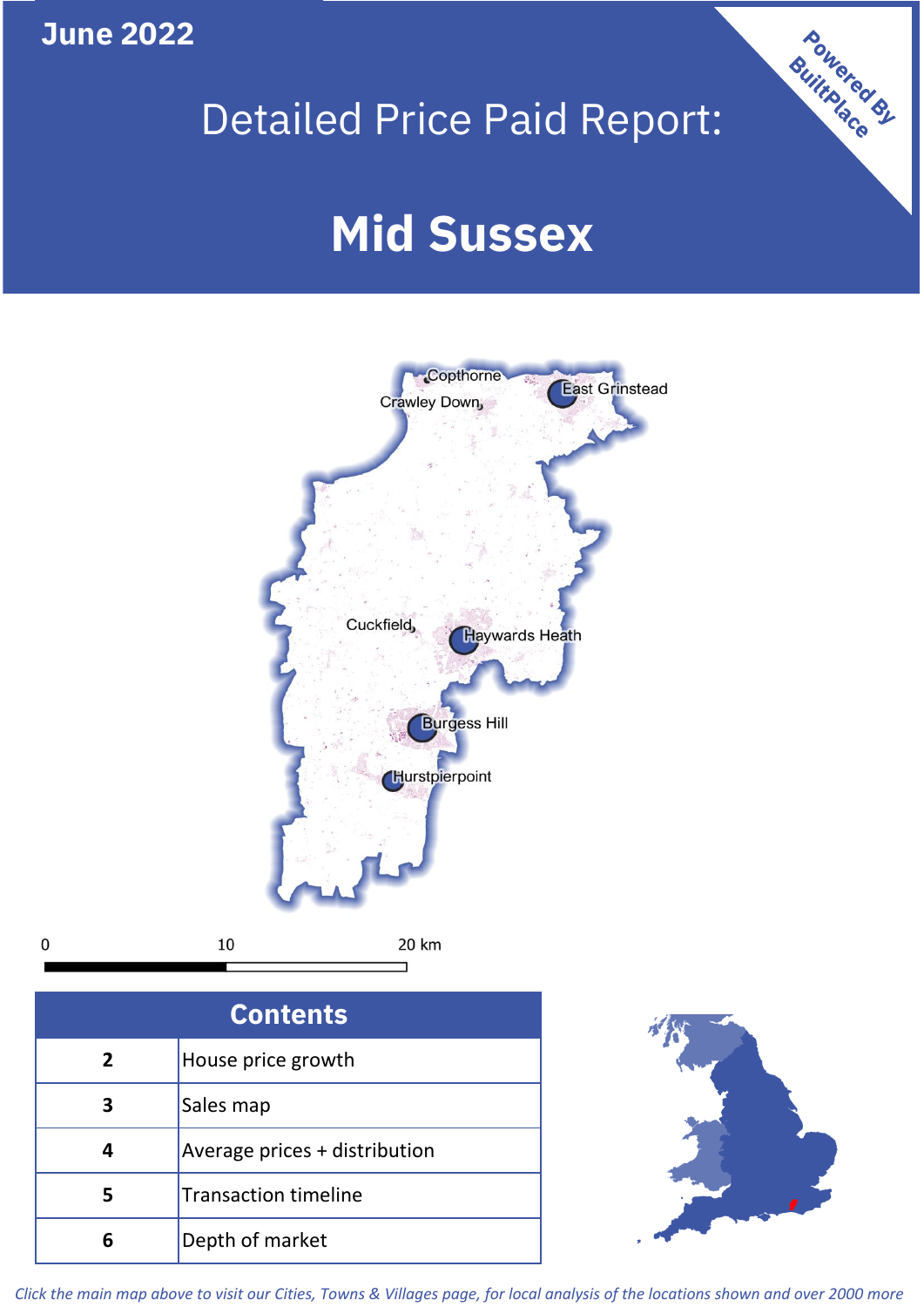## **Headline Data**

|                     | <b>Current level</b> | 3 month  | <b>Annual</b> | 5 vear  | 10 year |
|---------------------|----------------------|----------|---------------|---------|---------|
| <b>House prices</b> | £457,384             | 5.5%     | 15.8%         | 27.1%   | 75.7%   |
| <b>Transactions</b> | 2,693                | $-14.1%$ | 8.5%          | $-3.2%$ | 27.8%   |

## **House Price Growth (April 2022 data)**

#### *Annual Change in House Prices*



House prices in Mid Sussex grew by 15.8% in the 12 months to April 2022 (based on 3-month smoothed data). By comparison national house prices grew by 10.7% and prices in the South East grew by 11.5% over the same period.

Mid Sussex house prices are now 61.9% above their previous peak in 2007, compared to +60.7% for the South East and +52.9% across England.



#### *Year-To-Date Change in House Prices, December to April*

Local prices have grown by 6.9% in 2022 so far, compared to growth of 4.2% over the same period last year.

#### *Source: OS OpenData; UK House Price Index (Contains HM Land Registry data © Crown copyright)*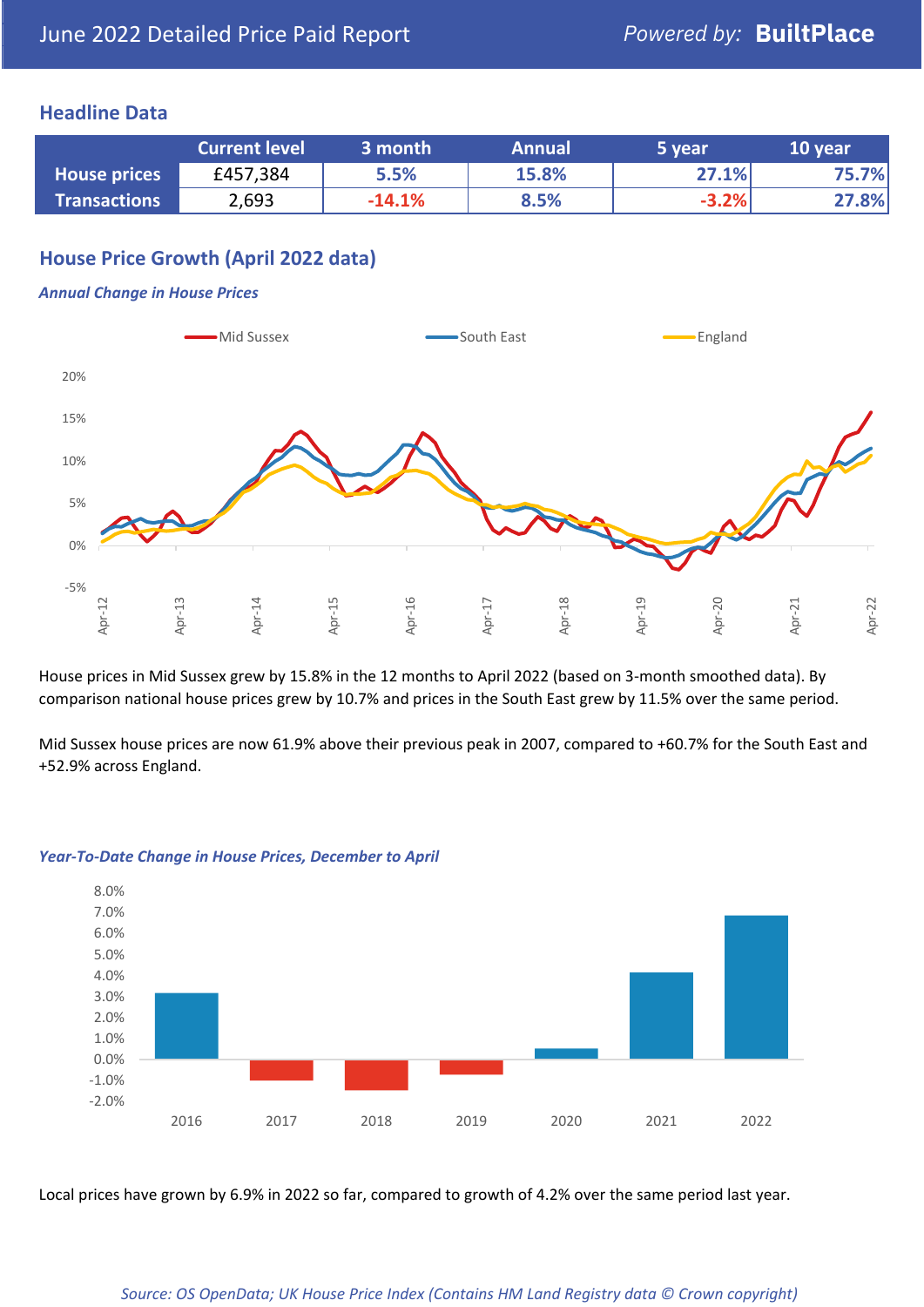## **House Price Map**

### *12 months to April 2022*



*Each point is one postcode, coloured by the average value relative to all sales in this local authority (price bands are LA-specific quintiles).*

## **Map Key**

| Min      | <b>Max</b> |                            |
|----------|------------|----------------------------|
| Up to    | £277,000   | 1st quintile / lowest 20%  |
| £277,000 | £366,000   | 2nd quintile               |
| £366,000 | £452,000   | 3rd quintile               |
| £452,000 | £603,000   | 4th quintile               |
| £603,000 | and over   | 5th quintile / highest 20% |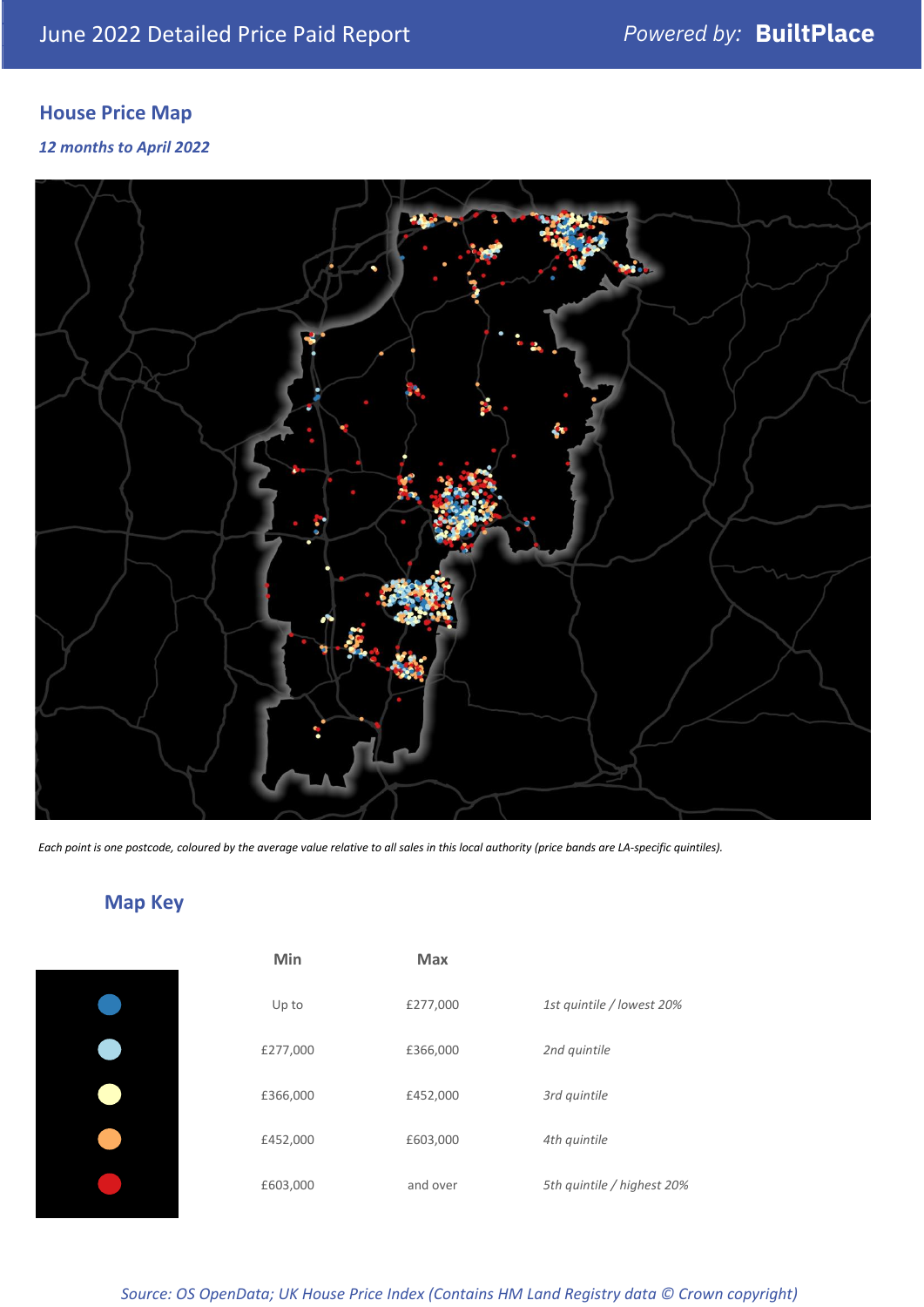## **Average House Price by Property Type**

#### *12 months to April 2022*



|                 | <b>New</b> | <b>Second hand</b> |  |  |
|-----------------|------------|--------------------|--|--|
| <b>Flat</b>     | £326,096   | £227,702           |  |  |
| <b>Terraced</b> | £408,814   | £351,457           |  |  |
| Semi-detached   | £424,843   | £445,411           |  |  |
| <b>Detached</b> | £666,286   | £729,319           |  |  |

## **House Price Distribution by Year**

*All properties, by price band and calendar year (2020 = year to date)*

|                    | 1997 | 2002 | 2007 | 2012 | 2017 | 2019 | 2020 |
|--------------------|------|------|------|------|------|------|------|
| <b>Under £100k</b> | 66%  | 11%  | 1%   | 2%   | 1%   | 0%   | 0%   |
| £100-200k          | 29%  | 56%  | 26%  | 27%  | 9%   | 6%   | 9%   |
| E200-300k          | 4%   | 22%  | 41%  | 37%  | 24%  | 18%  | 15%  |
| £300-400k          | 1%   | 7%   | 16%  | 18%  | 28%  | 25%  | 18%  |
| £400-500k          | 0%   | 2%   | 8%   | 8%   | 16%  | 20%  | 24%  |
| <b>£500k-1m</b>    | 0%   | 2%   | 7%   | 8%   | 21%  | 27%  | 31%  |
| £1-2m              | 0%   | 0%   | 0%   | 1%   | 2%   | 3%   | 4%   |
| <b>Over £2m</b>    | 0%   | 0%   | 0%   | 0%   | 0%   | 0%   | 0%   |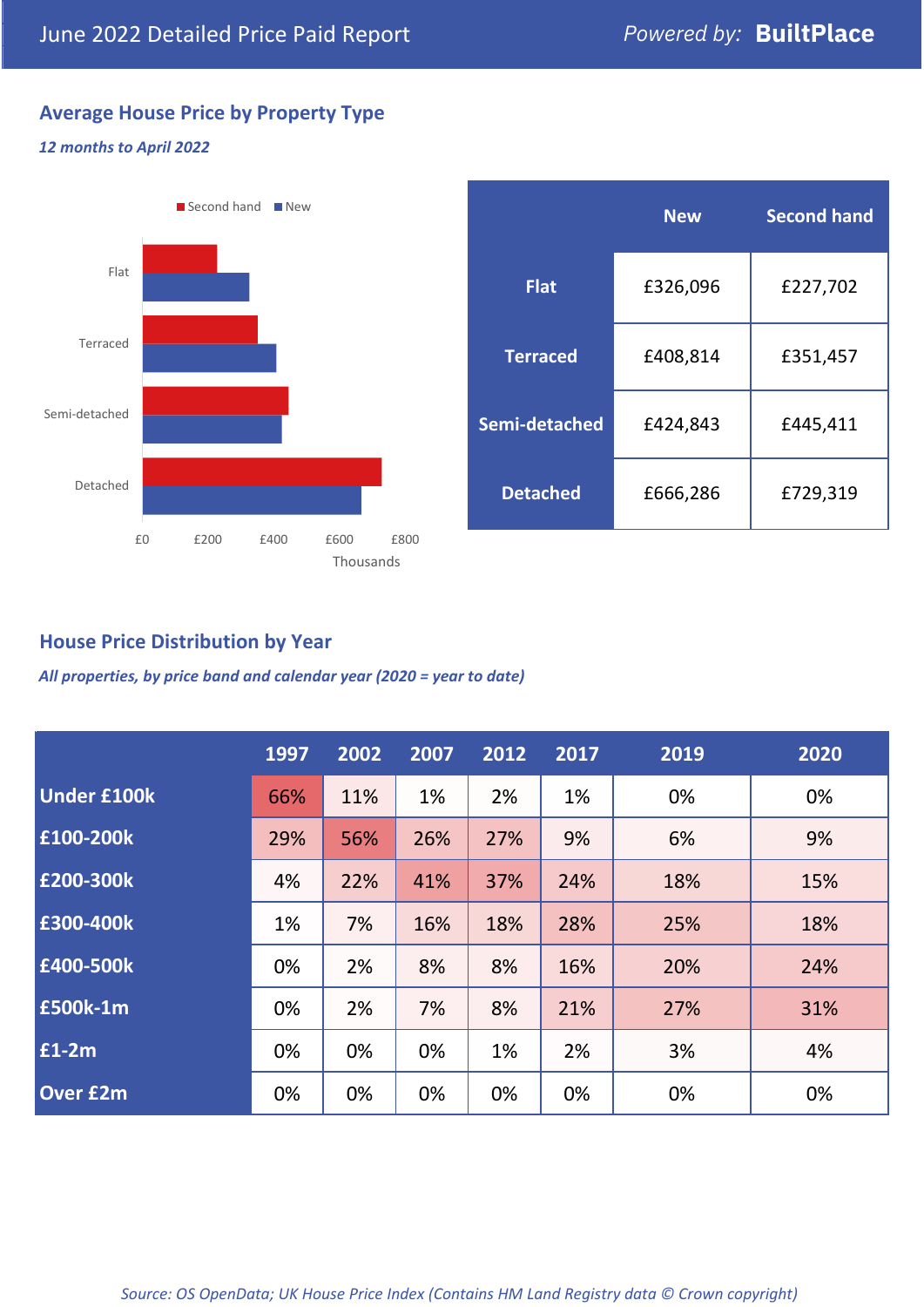## **Transactions (February 2022 data)**

*Annual Transactions, Indexed (2001-05 average = 100)*



There were 2,693 transactions in Mid Sussex during the 12 months to February 2022. This is 84% of the average from 2001-05 and suggests activity is below pre-downturn levels.

Transactions in Mid Sussex have fallen by 12.7% since 2014, compared to changes of -9.9% for South East and -7.7% for England.



#### *Cash and New Build Sales as % of Total, by Year*

*Note: The data on this page EXCLUDES transactions identified as transfers under a power of sale/repossessions, buy-to-lets (where they can be identified by a mortgage), and transfers to non-private individuals - i.e. it comprises only Land Registry 'A' data.*